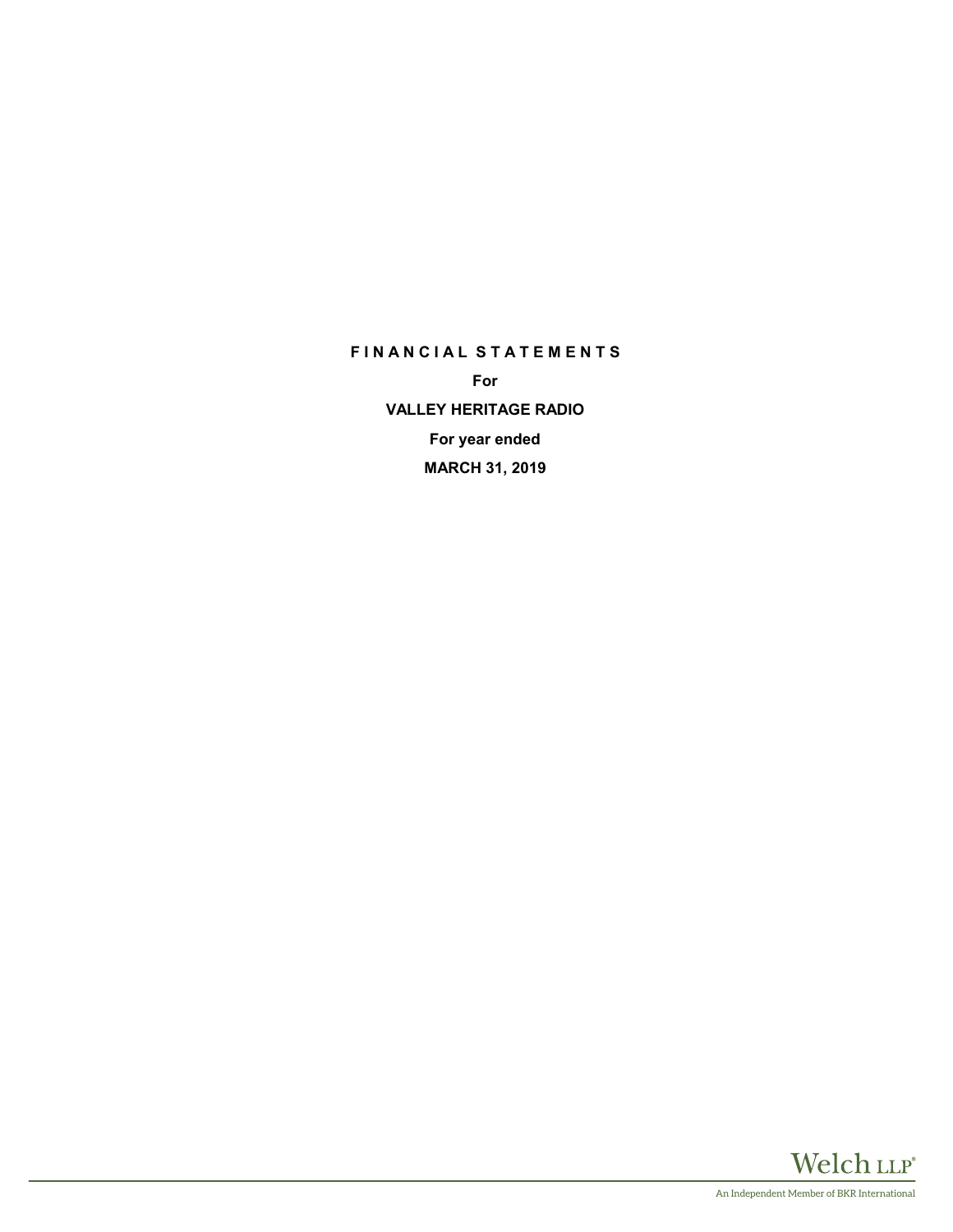

## **INDEPENDENT PRACTITIONER'S REVIEW ENGAGEMENT REPORT**

To the directors of

#### **VALLEY HERITAGE RADIO**

We have reviewed the accompanying financial statements of Valley Heritage Radio that comprise the statement of financial position as at March 31, 2019, and the statements of operations and changes in fund balances and cash flows for the year then ended, and a summary of significant accounting policies and other explanatory information.

#### *Management's Responsibility for the Financial Statements*

Management is responsible for the preparation and fair presentation of these financial statements in accordance with Canadian accounting standards for not-for-profit organizations, and for such internal control as management determines is necessary to enable the preparation of financial statements that are free from material misstatement, whether due to fraud or error.

#### *Practitioner's Responsibility*

Our responsibility is to express a conclusion on the accompanying financial statements based on our review. We conducted our review in accordance with Canadian generally accepted standards for review engagements, which require us to comply with relevant ethical requirements.

A review of financial statements in accordance with Canadian generally accepted standards for review engagements is a limited assurance engagement. The practitioner performs procedures, primarily consisting of making inquiries of management and others within the entity, as appropriate, and applying analytical procedures, and evaluates the evidence obtained.

The procedures performed in a review are substantially less in extent than, and vary in nature from, those performed in an audit conducted in accordance with Canadian generally accepted auditing standards. Accordingly, we do not express an audit opinion on these financial statements.

#### *Conclusion*

Based on our review, nothing has come to our attention that causes us to believe that the financial statements do not present fairly, in all material respects, the financial position of Valley Heritage Radio as at March 31, 2019, and the results of its operations and its cash flows for the year then ended in accordance with Canadian accounting standards for not-for-profit organizations.

Welches

Chartered Professional Accountants Licensed Public Accountants

Renfrew, Ontario June 17, 2019.

Welch LLP - Chartered Professional Accountants 101 Raglan Street North, Renfrew, ON K7V 1N7 T: 613 432 8399 F: 613 432 9154 W: welchllp.com An Independent Member of BKR International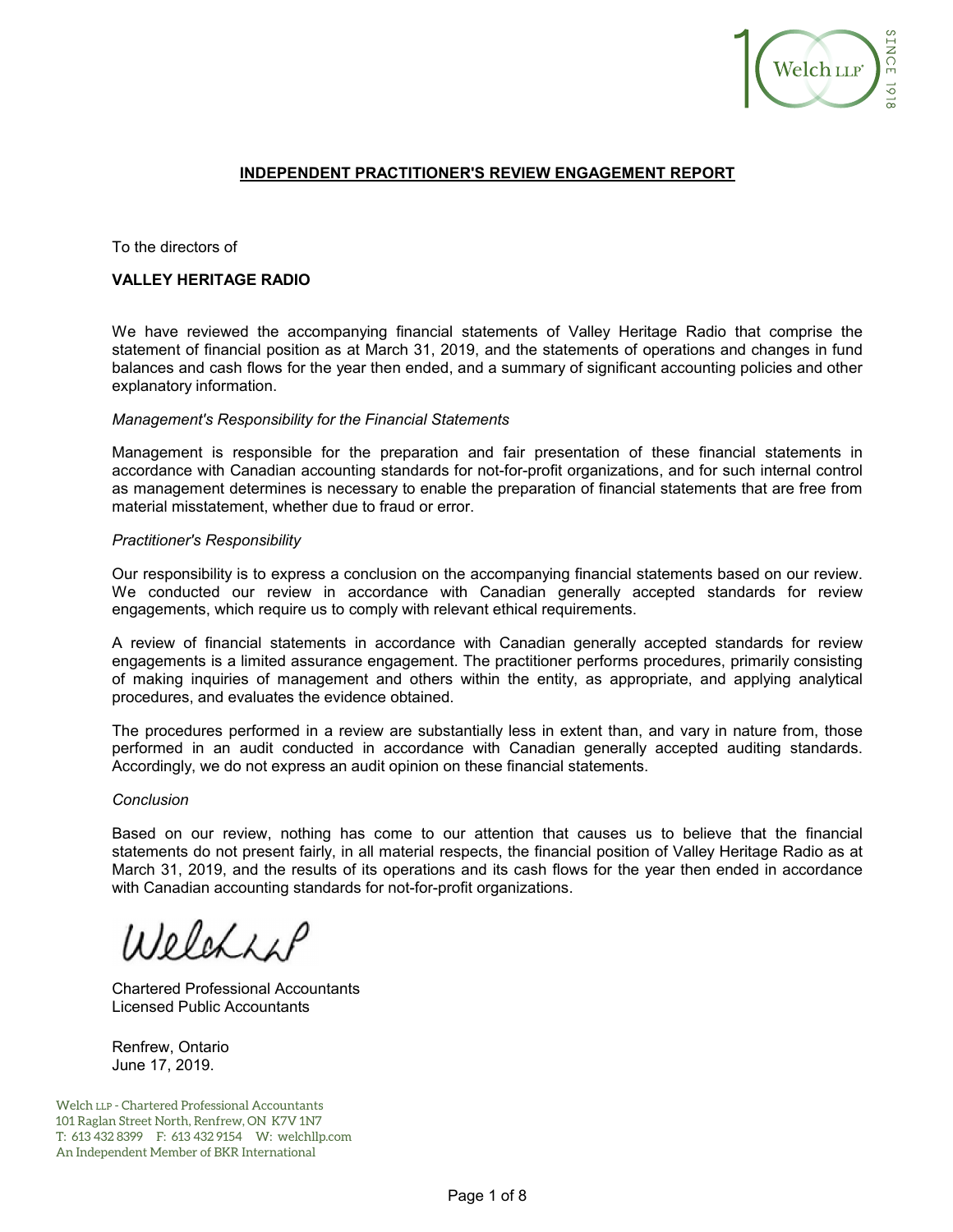# **VALLEY HERITAGE RADIO STATEMENT OF FINANCIAL POSITION MARCH 31, 2019**

|                                                                                                          |                                    | 2019                                                    |                                        |                                                         |                                                         |  |  |
|----------------------------------------------------------------------------------------------------------|------------------------------------|---------------------------------------------------------|----------------------------------------|---------------------------------------------------------|---------------------------------------------------------|--|--|
| <b>ASSETS</b>                                                                                            | Capital<br>Assets<br>Fund          | Radio Station<br>Operations<br>Fund                     | <b>Bingo</b><br>Operations<br>Fund     | Total                                                   | Total                                                   |  |  |
| <b>CURRENT ASSETS</b><br>Cash<br>Investments (note 4)<br>Accounts receivable<br>Prepaid expenses         | \$                                 | 123,494<br>\$<br>101,567<br>37,018<br>21,953<br>284,032 | \$<br>13,249<br>13,249                 | \$<br>136,743<br>101,567<br>37,018<br>21,953<br>297,281 | \$<br>184,435<br>264,350<br>31,838<br>27,828<br>508,451 |  |  |
| <b>INVESTMENTS</b> (note 4)                                                                              |                                    | 247,992                                                 |                                        | 247,992                                                 |                                                         |  |  |
| <b>TANGIBLE CAPITAL ASSETS (note 5)</b>                                                                  | 112,568<br>112,568<br>\$           | 532,024<br>\$                                           | 783<br>\$<br>14,032                    | 113,351<br>658,624<br>\$                                | 94,680<br>603,131<br>\$                                 |  |  |
| <b>LIABILITIES AND FUND BALANCES</b>                                                                     |                                    |                                                         |                                        |                                                         |                                                         |  |  |
| <b>CURRENT LIABILITIES</b><br>Accounts payable and accrued liabilities<br>Government remittances payable | \$                                 | \$<br>49,900<br>7,972<br>57,872                         | \$<br>3,468<br>3,468                   | \$<br>53,368<br>7,972<br>61,340                         | \$<br>86,698<br>7,677<br>94,375                         |  |  |
| <b>FUND BALANCES</b><br>Internally restricted - invested in<br>capital assets<br>Unrestricted            | 112,568<br>112,568<br>112,568<br>S | 474,152<br>474,152<br>532,024<br>S.                     | 783<br>9,781<br>10,564<br>14,032<br>\$ | 113,351<br>483,933<br>597,284<br>658,624<br>\$          | 94,680<br>414,076<br>508,756<br>603,131<br>S            |  |  |
|                                                                                                          |                                    |                                                         |                                        |                                                         |                                                         |  |  |

Approved by the Board:

DENZIL FERGUSON

. . . . . . . . . . . . . . . . . . . . . . . . . . . . . President

MACKIE MACLAREN

. . . . . . . . . . . . . . . . . . . . . . . . . . . . .Treasurer

(See accompanying notes)

PREPARED WITHOUT AUDIT

Welch LLP®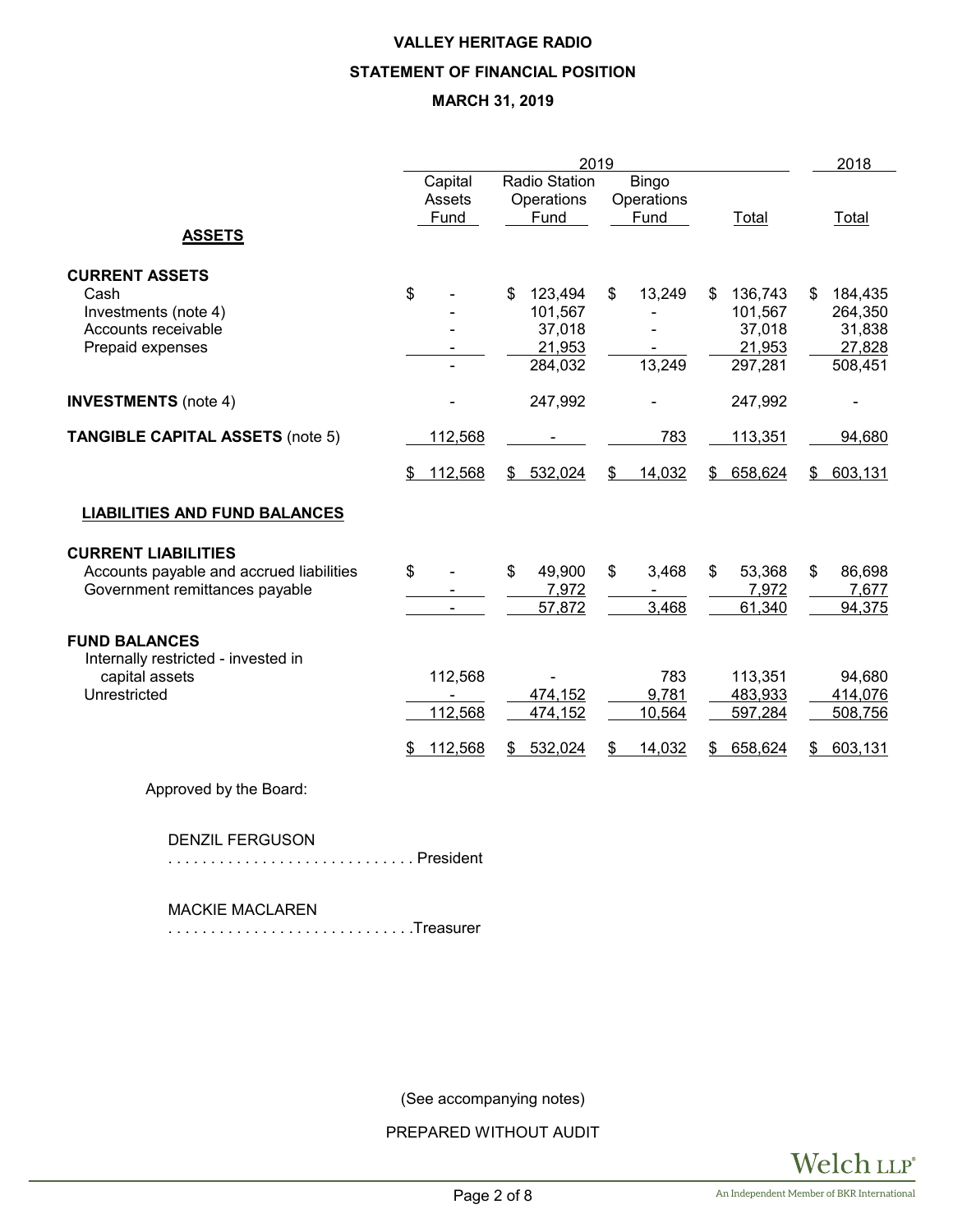# **VALLEY HERITAGE RADIO**

# **STATEMENT OF OPERATIONS AND CHANGES IN FUND BALANCES**

# **YEAR ENDED MARCH 31, 2019**

|                                                          |               | 2018                         |                              |               |               |
|----------------------------------------------------------|---------------|------------------------------|------------------------------|---------------|---------------|
|                                                          | Capital       | <b>Radio Station</b>         | Bingo                        |               |               |
|                                                          | Assets        | Operations                   | Operations                   |               |               |
|                                                          | Fund          | Fund                         | Fund                         | Total         | Total         |
| <b>Revenue</b>                                           |               |                              |                              |               |               |
| Bingo                                                    | \$            | \$                           | 463,594<br>\$                | 463,594<br>\$ | 389,956<br>\$ |
| Advertising                                              |               | 524,158                      |                              | 524,158       | 542,750       |
| Donations                                                |               | 55,135                       | 126                          | 55,261        | 53,133        |
| Memberships                                              |               | 43,900                       |                              | 43,900        | 50,542        |
| Fundraising                                              |               | 9,365                        | 13,545                       | 22,910        | 22,695        |
| Sale of merchandise                                      |               | 4,187                        | $\qquad \qquad \blacksquare$ | 4,187         | 9,842         |
| Other income                                             |               | 9,055                        |                              | 9,055         | 15,653        |
|                                                          |               | 645,800                      | 477,265                      | 1,123,065     | 1,084,571     |
| <b>Expenses</b>                                          |               |                              |                              |               |               |
| Advertising and promotion                                |               | 11,829                       |                              | 11,829        | 22,880        |
| Amortization                                             | 27,909        | $\qquad \qquad \blacksquare$ | 196                          | 28,105        | 25,589        |
| Automobile                                               |               | 34,018                       | 3,312                        | 37,330        | 31,290        |
|                                                          |               |                              | 94,497                       | 94,497        | 85,708        |
| Bingo cards, licenses and general<br><b>Bingo prizes</b> |               |                              | 101,950                      | 101,950       | 84,500        |
| Commissions                                              |               | 154,009                      |                              | 154,009       | 160,213       |
|                                                          |               |                              |                              |               |               |
| Fundraising and concert expenses                         |               | 14,320                       | 7,018                        | 21,338        | 20,059        |
| Insurance                                                |               | 18,302                       |                              | 18,302        | 18,162        |
| Interest and bank charges                                |               | 7,669                        | 338                          | 8,007         | 8,138         |
| <b>IT Consulting</b>                                     |               | 5,633                        |                              | 5,633         | 5,548         |
| Merchandise                                              |               | 5,002                        |                              | 5,002         | 15,103        |
| Municipal taxes                                          |               | 4,476                        |                              | 4,476         | 4,478         |
| Office and general                                       |               | 45,970                       | 587                          | 46,557        | 37,381        |
| Professional fees                                        |               | 13,321                       |                              | 13,321        | 10,078        |
| Rent                                                     |               | 33,327                       |                              | 33,327        | 32,264        |
| Repairs and maintenance                                  |               | 8,482                        |                              | 8,482         | 6,833         |
| Royalty fees                                             |               | 16,346                       |                              | 16,346        | 16,111        |
| <b>Utilities</b>                                         |               | 23,678                       |                              | 23,678        | 24,123        |
| Wages and benefits                                       |               | 402,348                      |                              | 402,348       | 422,123       |
|                                                          | 27,909        | 798,730                      | 207,898                      | 1,034,537     | 1,030,581     |
| Net revenue (expense)                                    | (27, 909)     | (152, 930)                   | 269,367                      | 88,528        | 53,990        |
| Fund balances at beginning of year                       | 93,701        | 411,637                      | 3,418                        | 508,756       | 454,766       |
|                                                          | 65,792        | 258,707                      | 272,785                      | 597,284       | 508,756       |
| Fund transfers (note 6)                                  | 46,776        | 215,445                      | (262, 221)                   |               |               |
| Fund balances at end of year                             | 112,568<br>\$ | 474,152<br>\$                | \$<br>10,564                 | 597,284<br>\$ | 508,756<br>\$ |

(See accompanying notes)

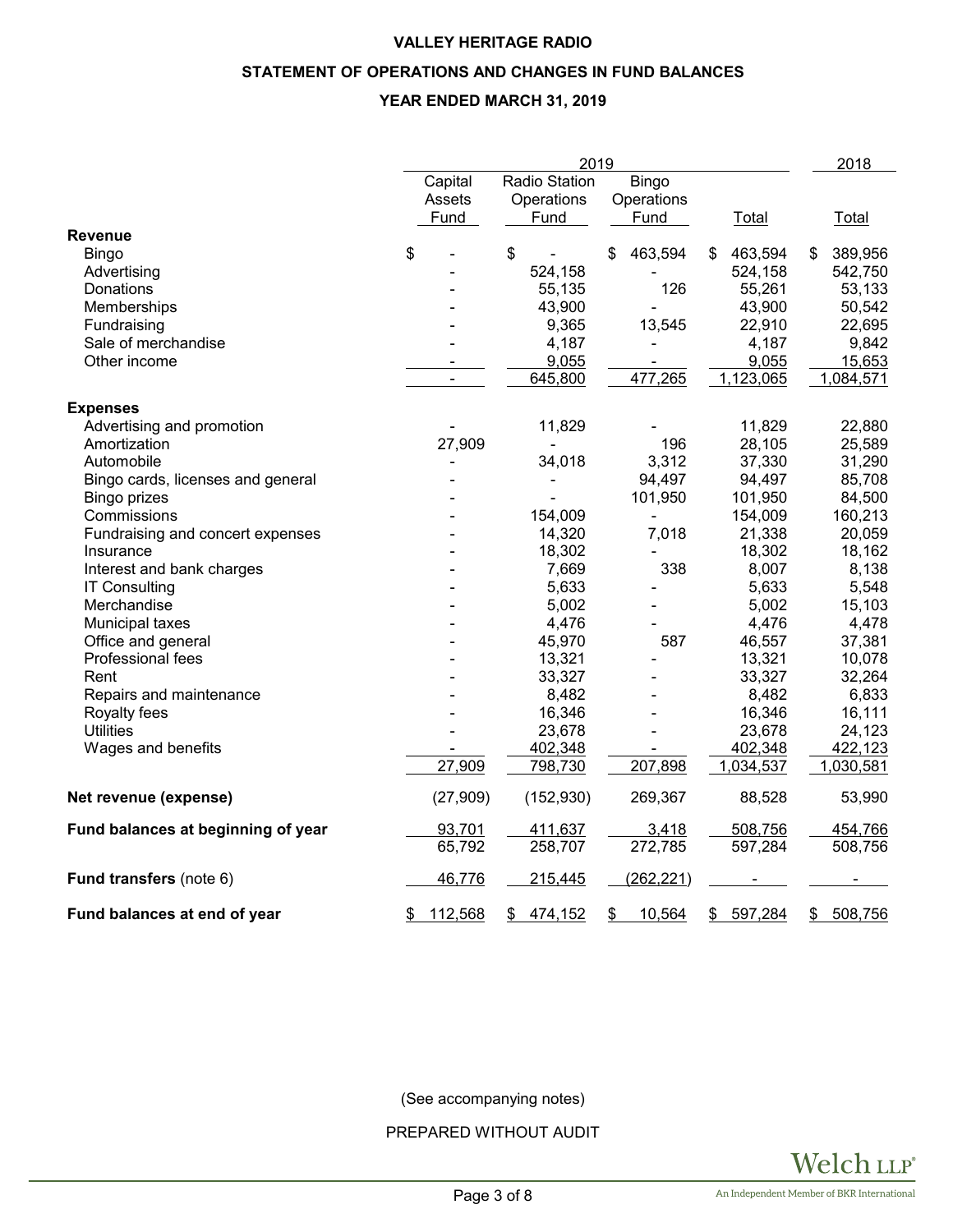# **VALLEY HERITAGE RADIO**

# **STATEMENT OF CASH FLOWS**

# **YEAR ENDED MARCH 31, 2019**

|                                                                                                                                               | 2019                                            | 2018                                          |  |
|-----------------------------------------------------------------------------------------------------------------------------------------------|-------------------------------------------------|-----------------------------------------------|--|
| <b>CASH FLOWS FROM (USED IN) OPERATING ACTIVITIES</b><br>Net revenue                                                                          | \$<br>88,528                                    | 53,990<br>\$                                  |  |
| Adjustment for amortization of tangible capital assets                                                                                        | 28,105<br>116,633                               | 25,589<br>79,579                              |  |
| Changes in level of:<br>Accounts receivable<br>Prepaid expenses<br>Accounts payable and accrued liabilities<br>Government remittances payable | (5, 180)<br>5,875<br>(33, 330)<br>295<br>84,293 | 20,937<br>766<br>12,089<br>(5,742)<br>107,629 |  |
| <b>CASH FLOWS FROM (USED IN) INVESTING ACTIVITIES</b><br>Purchase of investments - net<br>Acquisition of tangible capital assets              | (85, 209)<br>(46, 776)<br>(131,985)             | (4,060)<br>(11,599)<br>(15, 659)              |  |
| <b>INCREASE (DECREASE) IN CASH</b>                                                                                                            | (47, 692)                                       | 91,970                                        |  |
| <b>CASH AT BEGINNING OF YEAR</b>                                                                                                              | 184,435                                         | 92,465                                        |  |
| <b>CASH AT END OF YEAR</b>                                                                                                                    | 136,743                                         | 184,435<br>S.                                 |  |

(See accompanying notes)

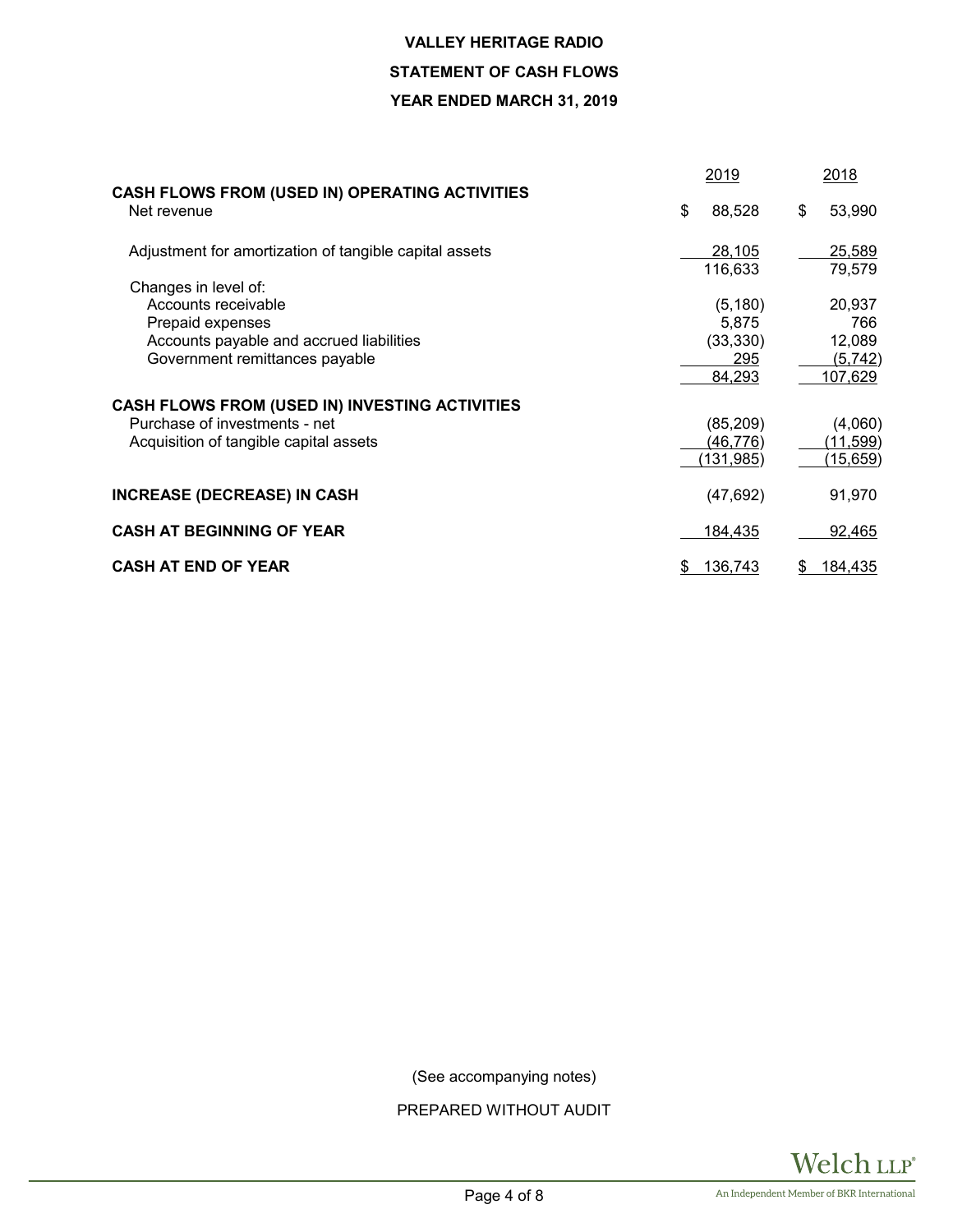# **VALLEY HERITAGE RADIO NOTES TO THE FINANCIAL STATEMENTS YEAR ENDED MARCH 31, 2019**

# 1. **NATURE OF OPERATIONS**

Valley Heritage Radio (the "organization") is a non-profit organization incorporated without share capital under the laws of the Province of Ontario. It established and operates a radio station operating at FM 98.7 within the Ottawa Valley. Valley Heritage Radio offers the following:

- (a) features local and regional talent, including bluegrass, fiddle, big band and ethnic programming;
- (b) features programming aimed at seniors;
- (c) features community information and announcements;
- (d) finds, records, publicizes (broadcasts) and preserves the history of the Ottawa Valley in music, songs and stories depicting events throughout the Valley.

The organization is a not-for-profit organization within the meaning of the Income Tax Act (Canada) and is exempt from income taxes.

# 2. **SIGNIFICANT ACCOUNTING POLICIES**

## *Basis of accounting*

The accounting policies of the organization are in accordance with Canadian accounting standards for not-for-profit organizations.

## *Fund accounting*

The accounts of the organization are maintained in accordance with the principles of fund accounting. Revenue and expenses are classified for reporting purposes into funds according to the activities of the organization. The core activities of the organization are accounted for in the radio station operations fund for the purpose of general station operations. Its fundraising and bingo activities are accounted for in the bingo operations fund which supplements the radio station operations. The capital assets fund reports revenue and expenses related to capital assets when they are received or incurred.

## *Revenue recognition*

The organization follows the deferral method with respect to recognizing revenue from contributions. All restricted contributions related to general operations are recognized as revenue of the radio station operations fund in the year in which the related expenses are incurred.

Revenue from advertising is recognized when the advertising services have been performed.

Revenue from the sale of merchandise is recognized when the goods have been delivered.

Revenue from fundraising, including concerts, is recognized in either the radio station operations fund or the bingo operations fund upon completion of the event or activity.

Revenue from all types of memberships are recognized proportionately over the applicable annual membership period.

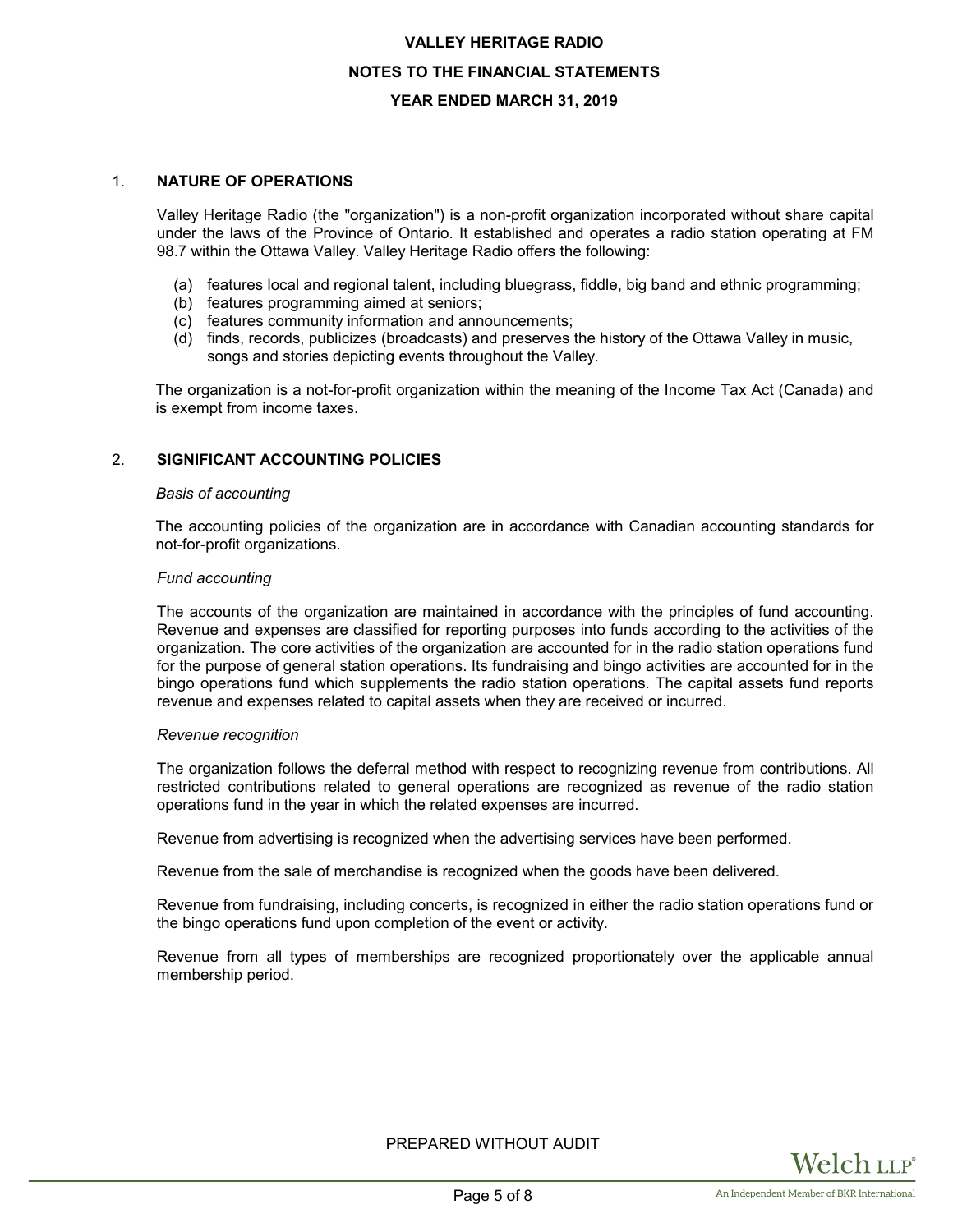# **VALLEY HERITAGE RADIO NOTES TO THE FINANCIAL STATEMENTS - Cont'd. YEAR ENDED MARCH 31, 2019**

# 2. **SIGNIFICANT ACCOUNTING POLICIES** - Cont'd.

#### *Financial instruments*

The organization initially measures its financial assets and liabilities at fair value. The organization subsequently remeasures its financial instruments at cost or amortized cost at the financial statement date, with the exception of cash and investments, which are remeasured at fair value at the financial statement date.

#### *Tangible capital assets* and amortization

Tangible capital assets are recorded at acquisition cost less accumulated amortization. Amortization is provided on a declining balance basis at an annual rate of 20% for equipment, furniture and fixtures, sign and computers while leasehold improvements are amortized on a straight line basis over five years.

#### *Use of estimates*

The preparation of financial statements in conformity with Canadian accounting standards for not-for-profit organizations requires management to make estimates and assumptions that affect the reported amounts of assets and liabilities and disclosure of contingent assets and liabilities at the date of the financial statements and the reported amounts of revenues and expenses during the reporting period.

Management makes accounting estimates when determining the useful life of its tangible capital assets, the net realizable value of accounts receivable and in the determination of accrued liabilities. Actual results could differ from these estimates.

## 3. **FINANCIAL INSTRUMENTS**

The organization is exposed to various risks through its financial instruments. The following analysis provides a measure of the organization's risk exposure and concentrations at its year-end date.

The organization does not use derivative financial instruments to manage its risks.

#### *Credit risk*

The organization is exposed to credit risk resulting from the possibility that parties may default on their financial obligations. The organization's maximum exposure to credit risk represents the sum of the carrying value of its cash, investments and accounts receivable. The organization's cash and investments are largely deposited with either a Canadian chartered bank or a registered credit union and as a result, management believes the risk of loss on these items to be remote.

The organization manages its credit risk by reviewing its accounts receivable on a monthly basis and following up on outstanding amounts. Management believes that substantially all of its year-end accounts receivable will be collected with their year-end allowance for doubtful accounts only amounting to \$3,296 (2018 - \$Nil).

#### *Liquidity risk*

Liquidity risk is the risk that the organization cannot meet a demand for cash or fund its obligations as they become due. The organization meets its liquidity requirements by monitoring its cash flow from operations, anticipating investing and financing activities and through its budgeting process.

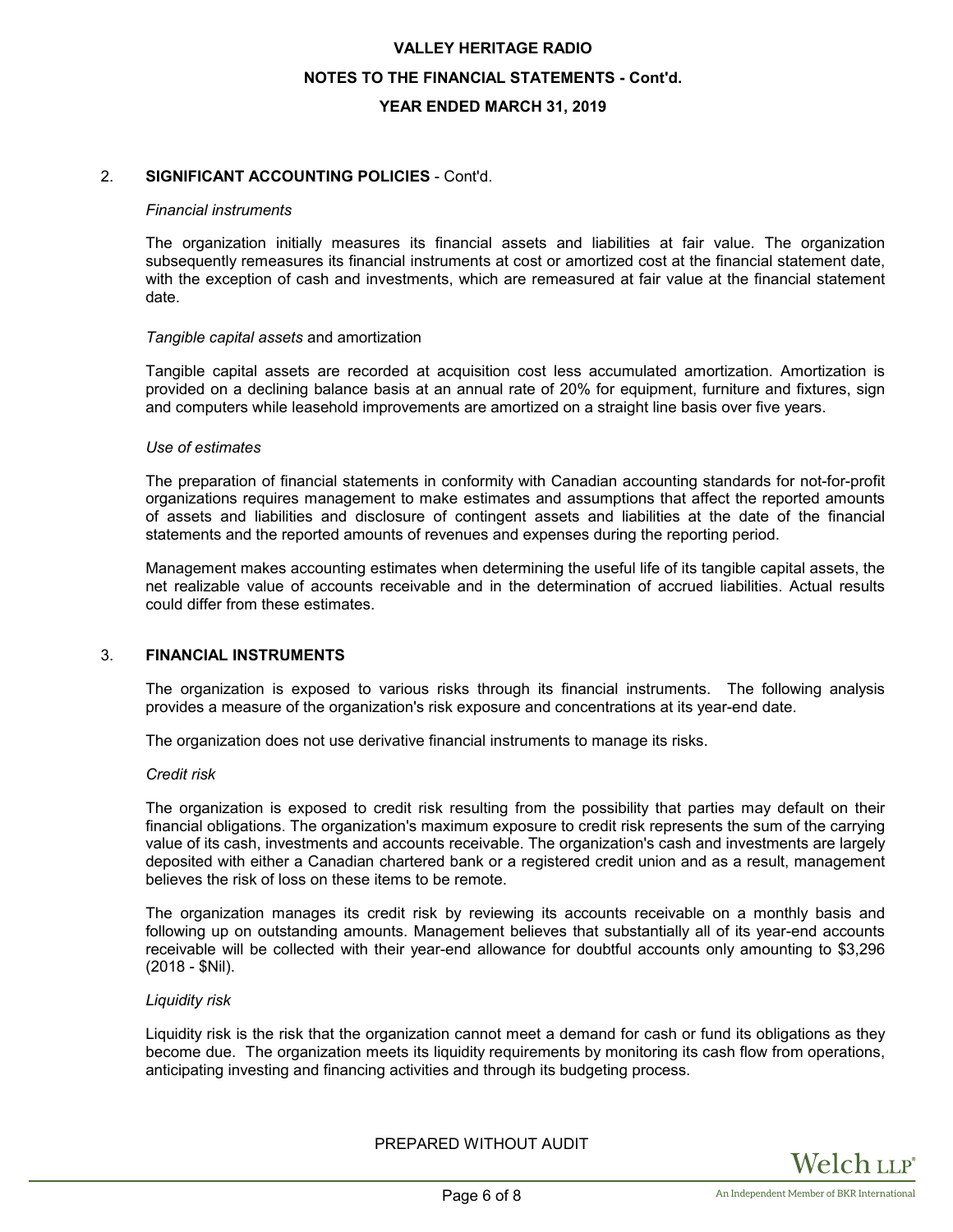# **VALLEY HERITAGE RADIO NOTES TO THE FINANCIAL STATEMENTS - Cont'd. YEAR ENDED MARCH 31, 2019**

## 3. **FINANCIAL INSTRUMENTS** - Cont'd.

#### *Market risk*

Market risk is the risk that the fair value or future cash flows of a financial instrument will fluctuate because of changes in market prices. Market risk is comprised of currency risk, interest rate risk and other price risk.

#### i) *Currency risk*

Currency risk refers to the risk that the fair value of instruments or future cash flows associated with the instruments will fluctuate relative to the Canadian dollar due to changes in foreign exchange rates.

The organization's financial instruments are all denominated in Canadian dollars and it transacts solely in Canadian dollars. As a result, management does not believe it is exposed to significant currency risk.

#### ii) *Interest rate risk*

Interest rate risk refers to the risk that the fair value of financial instruments or future cash flows associated with the instruments will fluctuate due to changes in market interest rates.

The organization's exposure to interest rate risk arises from its investments. The organization's investments include amounts on deposit with a financial institution that earn interest at fixed rates with various maturity dates as described in Note 4.

## iii) *Other price risk*

Other price risk refers to the risk that the fair value of financial instruments or future cash flows associated with the instruments will fluctuate because of changes in market prices (other than those arising from currency risk or interest rate risk), whether those changes are caused by factors specific to the individual instrument or its issuer or factors affecting all similar instruments traded in the market. At March 31, 2019, the organization holds \$20,000 in a mutual fund. The Organization manages this risk by holding an investment in a fund that is very conservative in nature.

#### *Changes in risk*

With the exception of the sole investment (or mutual fund) purchased during the year, as described in note 4, and only representing 5.7% of total market value of its investments as at March 31, 2019, there have been no material changes in the organization's risk exposures from the prior year.

# 4. **INVESTMENTS**

Investments comprise of the following:

|                                                        | ZU I J  | <u>ZU 10</u> |
|--------------------------------------------------------|---------|--------------|
| Term deposit - 1.40%, matured April 2018               | \$      | 76,170<br>\$ |
| Term deposit - .5%, matured May 2018                   |         | 100,912      |
| Term deposit - 1.60%, matured October 2018             |         | 42.616       |
| Term deposit - .75%, matured March 2019                |         | 44,652       |
| Term deposit - .5%, matures May 2019                   | 101.417 |              |
| Term deposit - 1.95% matures June 2019                 | 101,588 |              |
| Term deposit - 3.10% matures March 2020                | 44.987  |              |
| Term deposit - 2.41% matures June 2021                 | 81,567  |              |
| Balance of term deposits                               | 329,559 | 264,350      |
| Mutual Fund - Select Very Conservative Portfolio - RBC | 20,000  |              |
| Balance of investments                                 | 349.559 | 264,350      |
| Long-term portion of investments                       | 101,567 |              |
| Current portion of investments                         | 247,992 | 264,350      |

Investments are managed by the Board in consultation with the organizations' financial advisors. The organization limits its investments to term deposits and similar low-risk investments to ensure the capital is preserved. There was no unrealized gain (loss) on the mutual fund investment as the purchase was made just prior to the year-end of the organization.

PREPARED WITHOUT AUDIT



2019 2018